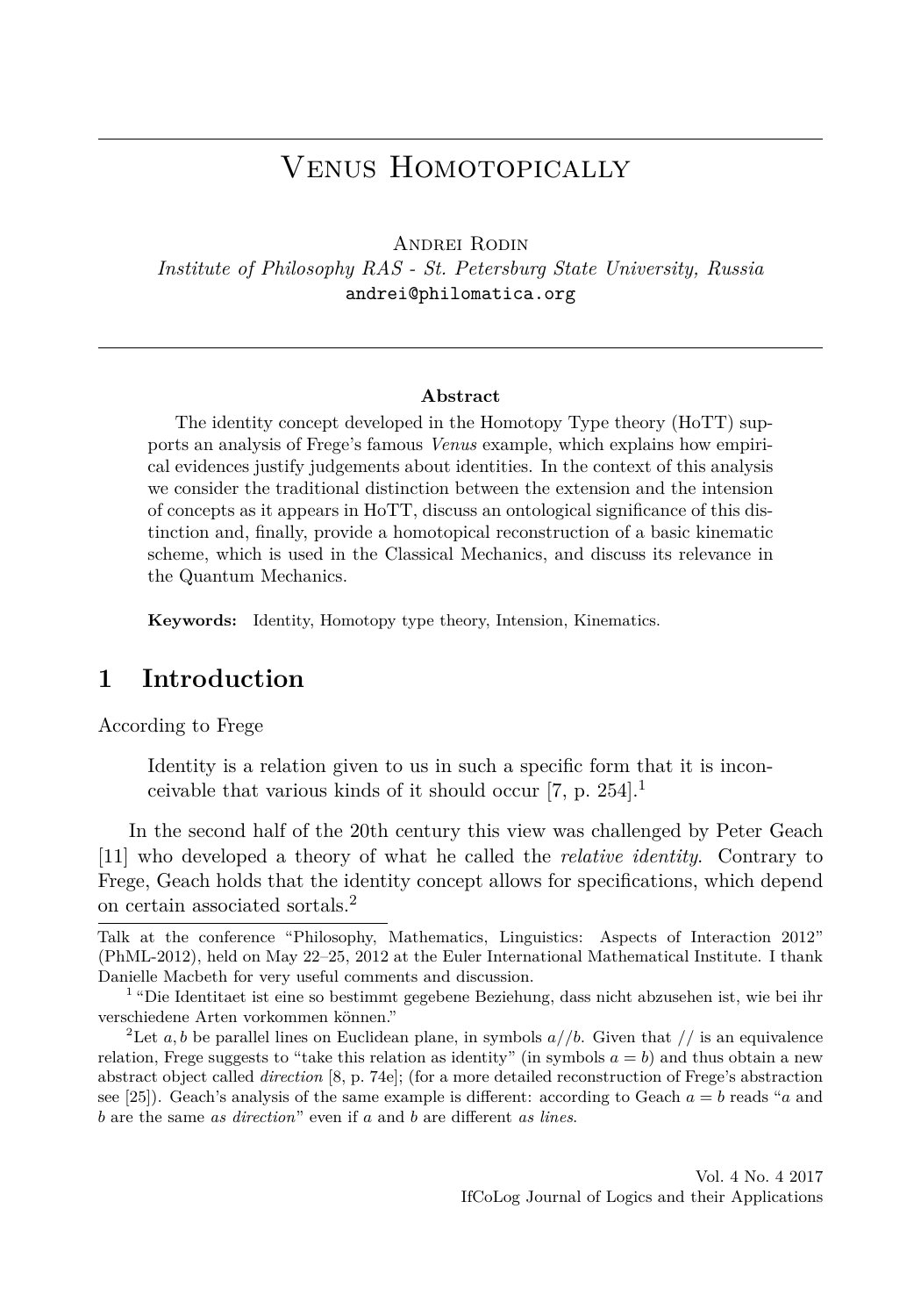Geach's unorthodox view on identity has been never developed into an independent formal logical system and remain today rather marginal [2]. However the idea that, contrary to Frege's view, the identity concept can and should be diversified more recently reappeared in a different form in Martin-Löf's Constructive Type theory (MLTT) [15] and in the yet more recent geometrical interpretation of MLTT called Homotopy Type theory (HoTT) [17]. Unlike Geach's original proposal, which has hardly had any influence outside the philosophical logic, HoTT is a piece of new interesting mathematics and mathematical logic closely relevant to Computer Sciences.

The aim of this paper is to analyze some of Frege's ideas about identity in terms of the identity concept as it appears in MLTT and HoTT. In this way I hope to make the technical MLTT-HoTT identity concept more philosophically meaningful and apt to possible applications in science.

The rest of the paper is organized as follows. In the next Section I present Frege's *Venus* example and overview its analysis by the author. In the following three Sections I introduce a basic fragment of MLTT and HoTT and discuss the difference between extensional and intensional versions of these theories. Then I present a reconstruction of Frege's *Venus* with HoTT and discuss in this context an ontological impact of the distinction between extensions and intensions. Finally, I extend my reconstruction of *Venus* to what I call the Basic Kinematic Scheme used in the Classical Mechanics and briefly discuss its relevance in the Quantum Mechanics.

#### **2 How identity statements are known?**

Some identity statements are trivial and non-informative while some other are highly informative and in some cases very hard to prove. For example " $2 = 2$ " (in words "two is two") is trivial, "2 is the only even prime number" is somewhat more informative but easy (since it follows immediately from the definitions of "even" and "prime"), while "2 is the biggest power *n* such that the equation  $x^n + y^n = z^n$  has a solution in natural numbers" is both informative and highly non-trivial (it is a famous theorem conjectured by Pièrre Fermat in 1637 and proved by Andrew Wiles in 1994).

A non-mathematical example of the same kind is given by Frege in his classical *On Sense and Reference* [5] (English translation [6]). Frege considers three different names - *Venus*, *Morning Star* and *Evening Star* - which all refer to the same planet. Frege wonders how it is possible that while the identity statement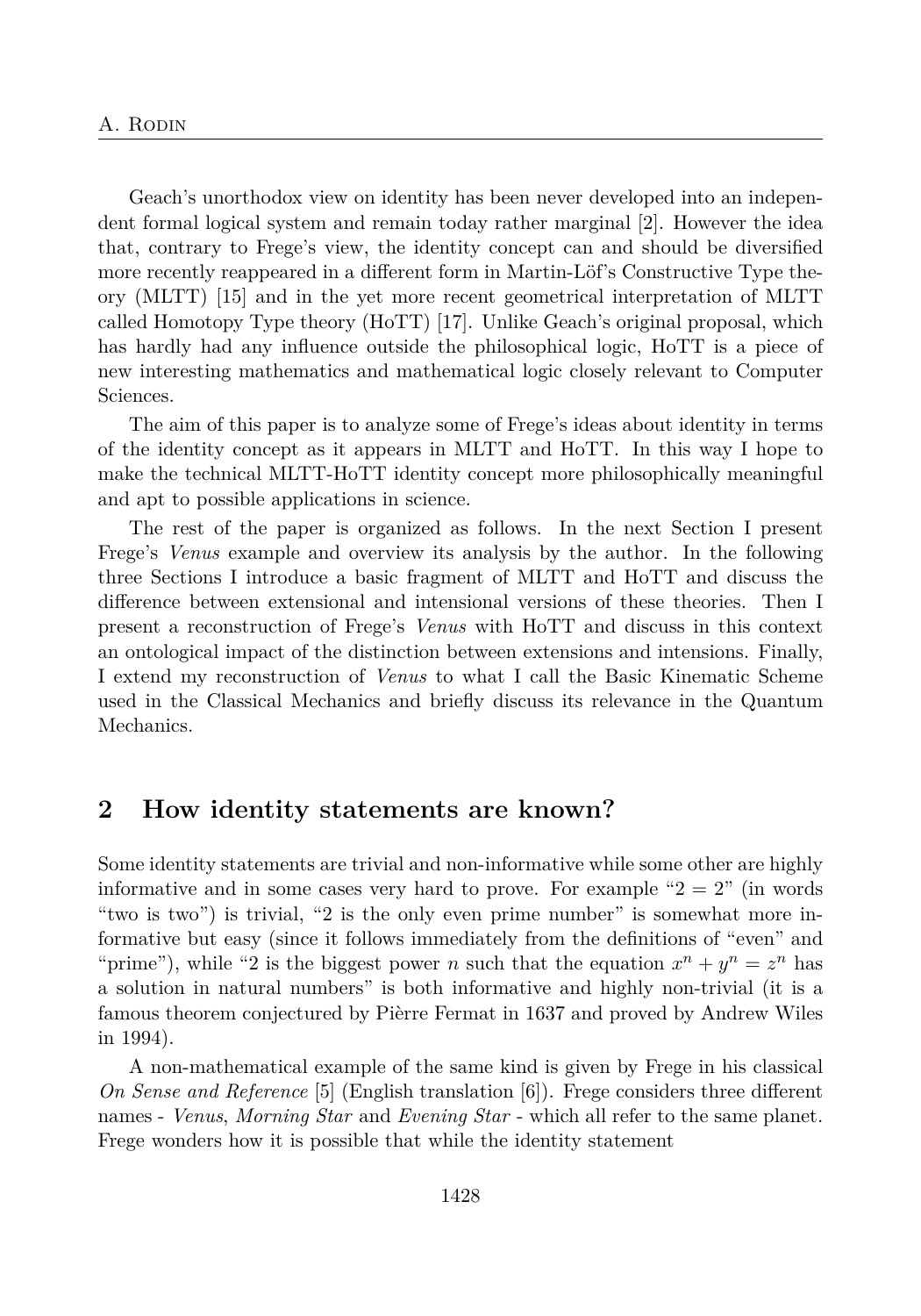$$
Morning\ Star\ is\ Morning\ Star\tag{1}
$$

and the identity statement,

$$
Morning\ Star\ is\ Venus
$$
\n<sup>(2)</sup>

(which expresses a mere linguistic convention according to which "Venus" is an alternative name of *Morning Star*) are trivial the statement

$$
Evening\ Star\ is\ Morning\ Star\tag{3}
$$

is a non-obvious astronomical fact that needs an accurate justification, which involves both a solid theoretical background and appropriate observational data.<sup>3</sup>

Where does the difference between informative and non-informative identity statements come from? Frege does not provide a full answer to this question but does provide a theoretical framework for answering it. For this end he distinguishes between the *sense* and the *reference* of any given linguistic expression.<sup>4</sup>

Whether an identity statement is informative or not depends on its sense (and hence on the sense of its constituents<sup>5</sup>) but not on its reference. Thus there is no mystery in the fact that statements of the form  $a = a$  are always trivial (assuming that both the sense and the reference of "*a*" is fixed), while statements of the form  $a = b$  can be either trivial (when terms  $a, b$  have the same sense) or non-trivial (when terms *a*, *b* have different senses). In expressions (1) and (2) both terms have the same meaning (even if in (2) these terms differ linguistically) but in (3) the senses of two terms are different. This is why  $(1)$  and  $(2)$  are trivial but  $(3)$  is not.

Obviously this is not a complete explanation. Frege's system of symbolic logic aka *Begriffsschrift* [3] does not do full justice to his own distinction between the sense and the reference of a linguistic expression [14]. It provides rules for operating with references of propositions (i.e., with their truth-values) but does not provide rules for operating with their senses. So Frege points to a problem but leaves it largely open. More recently a number of so-called *intensional* logical systems have been

<sup>&</sup>lt;sup>3</sup>Instead of talking about trivial and non-trivial statements Frege uses here a Kantian distinction between synthetic and analytic judgements and talk about the "cognitive value" of the corresponding "thoughts". I shall not use Frege's original way of expressing these ideas in my presentation.

<sup>4</sup>Some writers who want to stress the originality of Frege's logical ideas leave Frege's German terms for *sense* and *reference* (Sinn und Bedeutung) without translation even if they write in English. I use standard English translations instead.

<sup>5</sup>This follows from a general principle known as the *compositionality* of meaning. Frege is sometimes credited for the alleged invention of this principle but the true history is more complicated [16].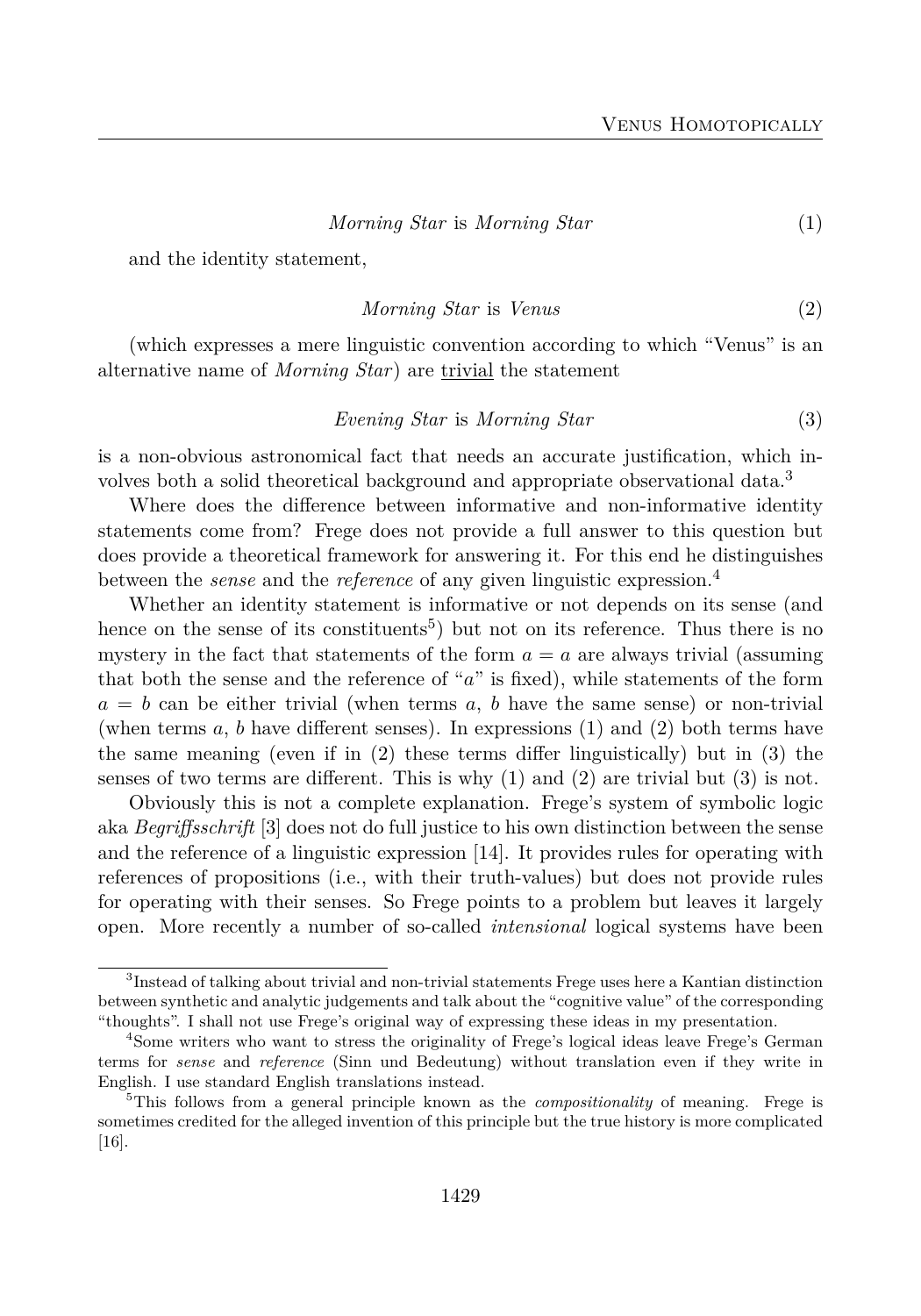developed, some of which have been explicitly motivated by the idea of formalizing certain aspects of Frege's *sense*. The distinction between extensions and intensions of linguistic expressions and logical terms is closely related to Frege's distinction between sense and reference [1]. It has a long history in logic and its philosophy and turns out to be instrumental in MLTT-HoTT, as we shall now see. In the next section I explain the technical meaning of this distinction in MLTT and then discuss its philosophical underpinning.

### **3 Extension and intension**

MLTT [15] comprises two different forms of identity concept.<sup>6</sup> These two forms of identity should look familiar to anyone who has at least a rudimentary experience in programming. It's one thing to assign to a certain symbol or symbolic expression its semantic value (which can be a number, a character, a string of characters and many other things) and it is quite a different thing to state that certain things are equal. (Hereafter I use words "equal" and "identical" interchangeably.) Only in the latter case one forms a *proposition*, which typically has precisely one of the two *Boolean* values: True and False. Outside the context of programming a similar distinction can be made between *naming* or making some more elaborated linguistic convention, on the one hand, and making a *judgement* to the effect that certain things are equal, on the other hand. It is one thing to adopt and use the convention according to which the goddess' name *Venus* is an alias for what is also known as the *Morning Star*, and it is, of course, quite a different thing to judge and state that two apparently different celestial objects known as the *Morning Star* and the *Evening Star* are, in fact, one and the same. In the latter case it is appropriate to ask for a proof. Such a demand is obviously pointless in the former case.

The first kind of identity (one related to conventions) Martin-Löf calls *definitional* or *judgmental*; the second kind of identity he calls *propositional*. Following [17] I shall use sign " $\equiv$ " for the definitional identity and the usual sign " $\equiv$ " for the propositional identity. Further, we should take *typing* into account. In MLTT both kinds of identity apply only to terms of the same type.<sup>7</sup> Typing is expressed in the notation as follows:

$$
s, t : A \tag{4}
$$

<sup>6</sup>The original version of this theory involves *four* different kinds of identity [15, p. 59]. I simplify the original account by deliberately confusing some syntactic and semantical aspects. Then we are left with the two forms of identity described below in the main text.

<sup>7</sup> I leave now aside how identity is applied in MLTT to *types* on the formal level. It is sufficient for my present purpose to talk about the "same type" and "different types" in MLTT informally.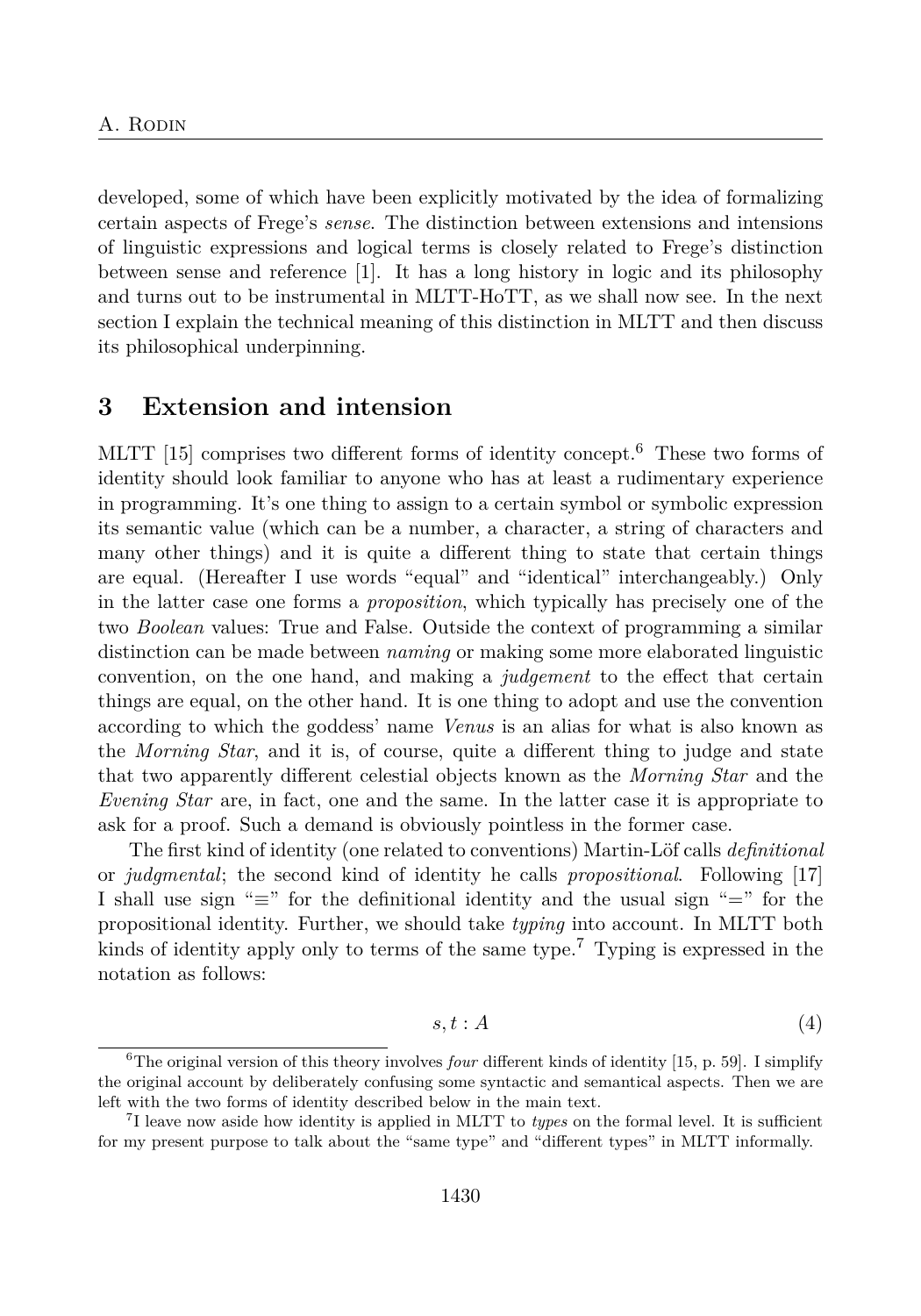is a judgment that states that terms *s, t* are of type *A*. Formula

$$
s \equiv_A t \tag{5}
$$

stands for a judgement, which is tantamount to a convention (aka *definition*) according to which terms  $s, t$  of the same type  $A$  have the same meaning. Given  $(5)$ one says that *s, t* are *definitionally equal*. The expression

$$
s =_A t \tag{6}
$$

in its turn, stands for a *proposition* saying that terms *s, t* of type *A* are equal. Unlike (5) formula (6) by itself does not express a judgment but only represents a *type*. Under the intended proof-theoretic semantic of MLTT any term *p* of this type is thought of as a *proof* of the corresponding proposition; in the proof-theoretic jargon proofs are also called *witnesses* and sometimes *evidences*. So the following judgement

$$
p: s =_A t \tag{7}
$$

states that terms *s, t* are (propositionally) equal as this is evidenced by proof *p*.

Let us now see what kind of thing such a proof p can possibly be. In MLTT definitionally equal terms are interchangeable *salva veritate* as usual. Under the intended semantic of this theory this means that definitionally equal terms are interchangeable as proofs. This property of  $\equiv$  and the reflexivity of  $=$  justify the following rule

$$
\frac{s \equiv_A t}{p : s =_A t} \tag{8}
$$

where  $p \equiv refl_s$  is built canonically [17, p. 46]. In words: the definitional identity (equality) implies the propositional identity (equality).

The converse rule is called the *equality reflection rule* or ER for short:

$$
\frac{p:s=a\ t}{s\equiv_A t} \tag{ER}
$$

In words: the propositional identity implies the definitional identity.

ER does not follow from other principles of MLTT but may be assumed as an independent principle. In this case one obtains a version of MLTT, which is called (definitionally) *extensional*. MLTT without ER is called *intensional*. It can be shown that in the extensional MLTT any (propositional) identity type  $s = A t$  is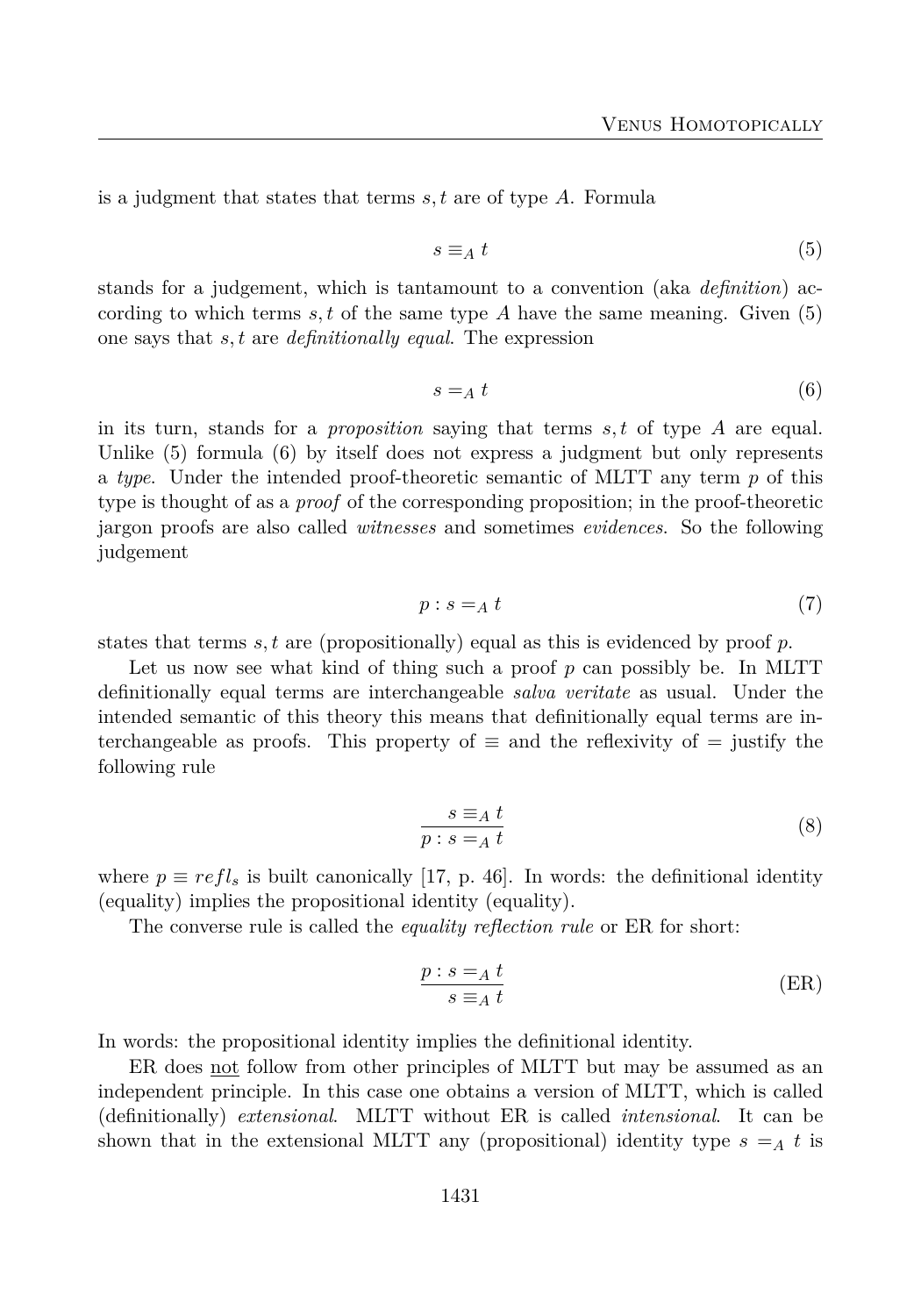either empty or has a single term, namely *refls*, which is the canonical proof of this identity "by definition".

We see that ER makes the distinction between the definitional and the propositional identity purely formal and epistemologically insignificant. This feature of extensional MLTT can be viewed as a desirable conceptual simplification but it comes with a price. A significant part of this price concerns computational properties in MLTT and is important for applications of this theory in programming: while the intensional MLTT is decidable but the extensional MLTT is not. I shall not discuss this technical feature in this paper. Instead I shall argue that the intensional MLTT has also important epistemic advantages over its extensional cousin.

### **4 Fixing identities or leaving them evolving?**

As we have seen in the extensional MLTT every identity is grounded in a definition. In order to apply this formal theory in reasoning one needs to fix in advance, via appropriate definitions, exact identity conditions for all objects involved in a given reasoning. This logical and epistemic requirement is known in the form of slogan "no entity without identity" due to Quine. It is interesting to notice that Quine himself does not accept this slogan without reservations. In Quine's view the slogan applies only in scientific reasoning and, moreover, only in the contemporary form of scientific reasoning. Bulk terms (aka mass terms) like "water", according to Quine, are remnants of an archaic logical scheme, which does not involve the individuation in its today's form. Quine further speculates that the contemporary "individuative, object-oriented conceptual scheme" can be replaced in a future by a different scheme, that will provide a "yet unimagined pattern beyond individuation" [18, p. 24].<sup>8</sup> In what follows I argue that the *intensional* MLTT along with HoTT provides such a pattern "beyond individuation" or at least a pattern of individuation beyond its usual extensional mode. But beforehand I would like to stress once again that the standard extensional mode of individuation is not sufficient for certain wellrecognized and important scientific purposes. Frege's *Venus* example, if one takes it seriously, demonstrates this clearly. Fixing the identity of *Morning Star* and *Evening Star* and *Venus* via a definition is a prerequisite for applying a standard extensional

<sup>&</sup>lt;sup>8</sup>Here is the full quote:

<sup>&</sup>quot;[W]e may have in the bulk term a relic, half vestigial and half adapted, of a pre-individuative phase in the evolution of our conceptual scheme. And some day, correspondingly, something of our present individuative talk may in turn end up, half vestigial and half adapted, within a new and as yet unimagined pattern beyond individuation. Transition to some such radically new pattern could occur either through a conscious philosophical enterprise or by slow and unreasoned development along lines of least resistance. A combination of both factors is likeliest  $[\,\ldots\,]$ ." [18, p. 24]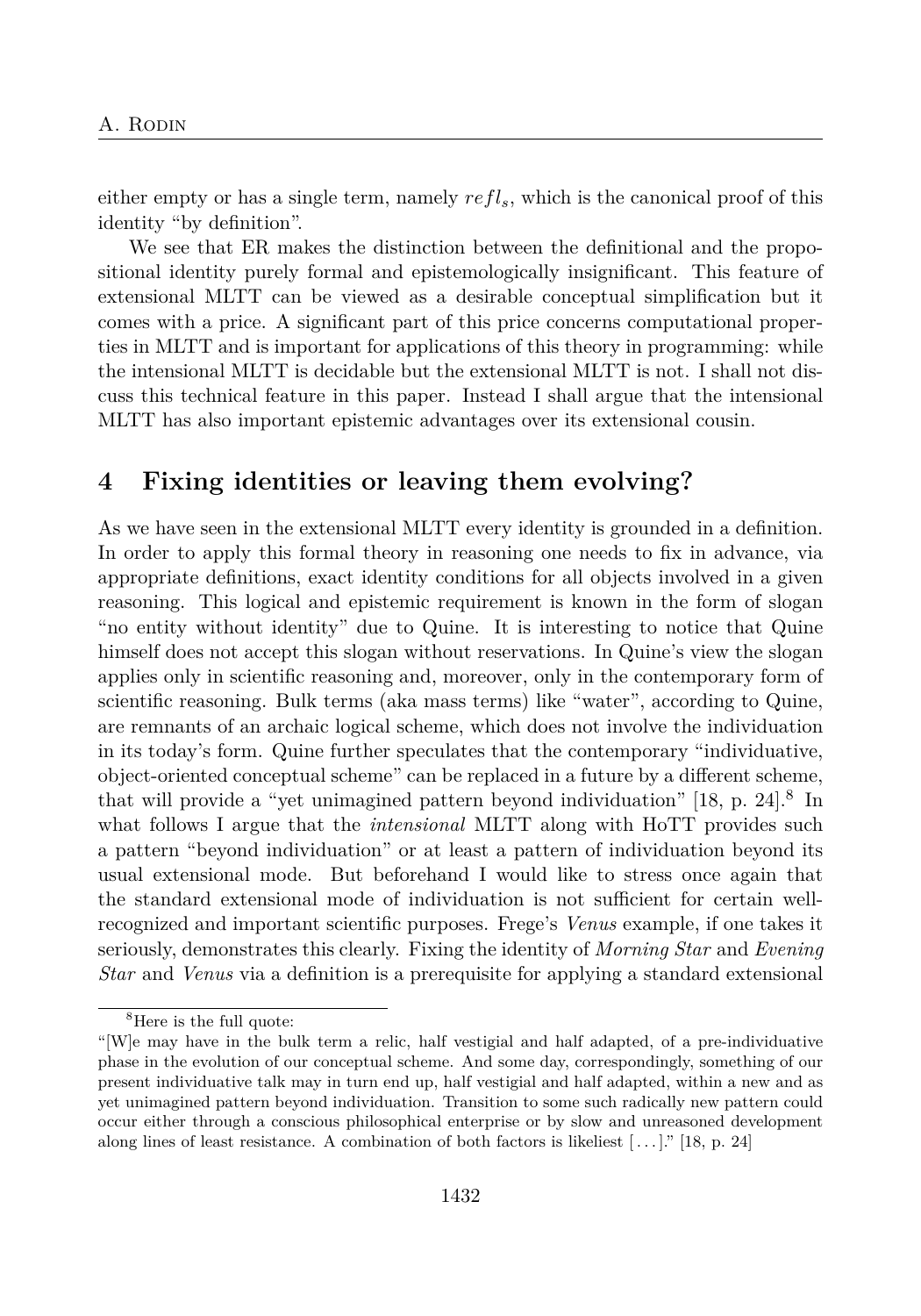logical scheme in any reasoning about this celestial object. This condition makes it impossible to support with such a scheme a reasoning, in which the identity of the *Morning Star* and the *Evening Star* is established on the basis of certain sufficient evidences.

Frege's example shows that "half-entities inaccessible to identity" [18, p. 23] may look more familiar than Quine's colorful language suggests. In the *Venus* case we deal with a relatively innocent violation of "no entity without identity" requirement. We start with certain well-defined objects such as the *Morning Star* and the *Evening Star* but do not exclude the possibility that these objects can be eventually proved to be the same - even if we know that this fact does not follow from the corresponding definitions. Following Quine one may think of further deviations from the standard extensional individuating scheme and speculate about a possible conceptual scheme, which does not use the definitional form of identity at all. I do not pursue this further project in this paper. Instead I show how the innocent-looking modification of the extensional individuating scheme, which has been just explained, results into a remarkable diversification of the standard identity concept.

## **5 Higher identity types**

Recall that the intensional version of MLTT has been introduced above via a negative characteristic: it is the core version of MLTT *without* the additional reflexion rule ER.

The absence of ER allows for constructing further identity types as follows. Suppose we have a propositional identity type and a pair of terms of this type:

$$
s',t':s=_At
$$

Terms  $s', t'$  witness here the identity of terms  $s, t$ . It may now happen that these two witnesses are, in fact, one and the same - as witnessed by two further terms *s*<sup>*n*</sup>, *t*<sup>*n*</sup>:

$$
s'',t'':s' =_{s=At} t'
$$

Thus we get a tower-like construction, which comprises identity types of two different "levels". It can be further continued indefinitely. In the general case such a construction may have, of course, more than just two elements on each level.

Until the late 1990-ies structural properties of this formal syntactic construction remained opaque. Since the *intentionality* in MLTT is a mere lack of *extensionality*, any model of the extensional MLTT also qualifies as a model of the intensional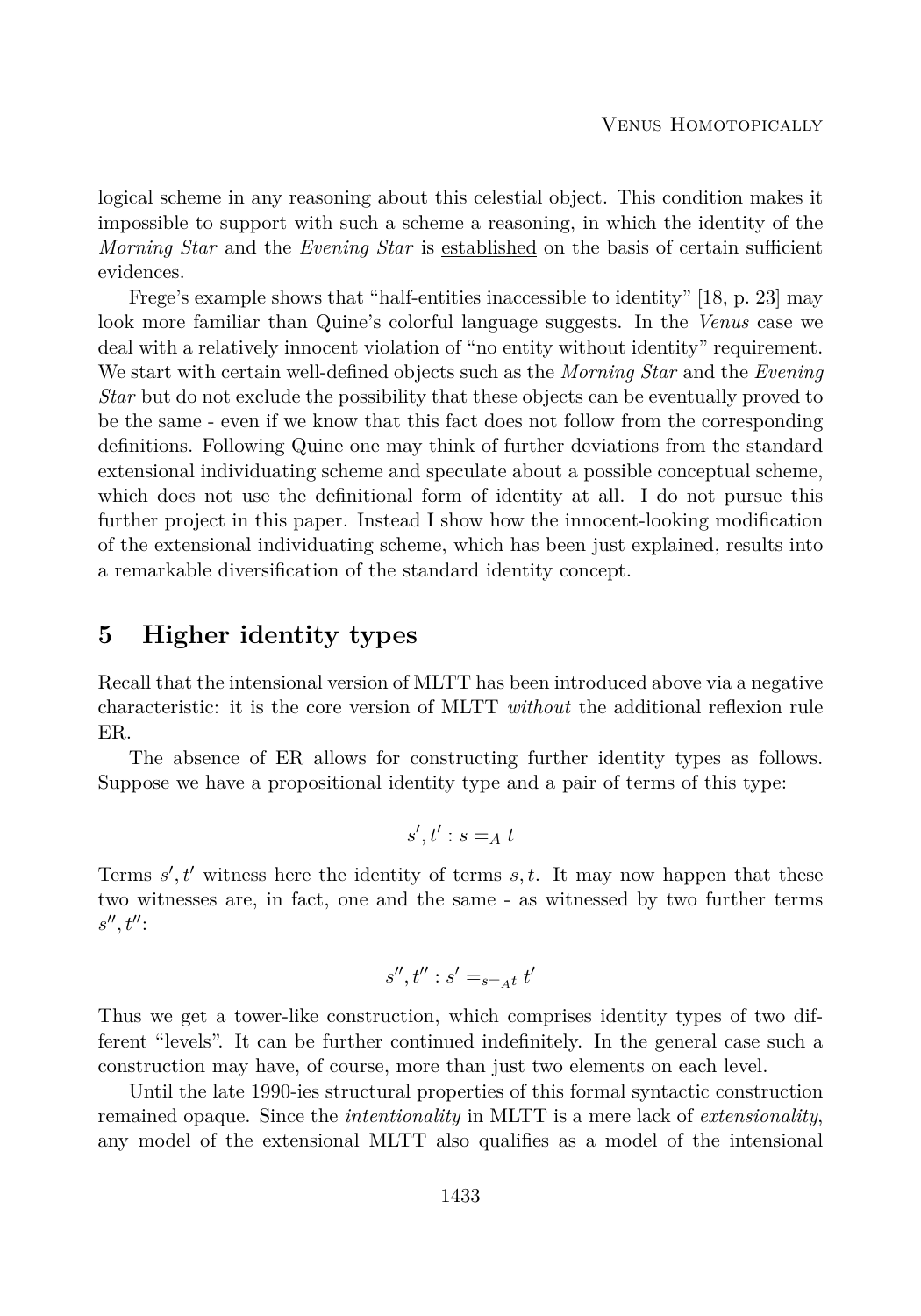version of this theory. In 1994-1998 Hofmann and Streicher [12,13] published the first non-extensional model of MLTT where the first-level identity types were modeled by abstract groupoids. This model allows the first-level identity types (i.e., types of the form  $s = A t$  where A is a type other than identity) to have multiple non-trivial terms (proofs) but does not allow the same for higher identity types. In other words, this model verifies the condition called "extensionality one dimension up". A deeper insight into the structure of higher identity types has been obtained around 2006 when Awodey and Voevodsky independently observed that the abstract groupoids of Hofman and Streicher's model can be thought of as *fundamental groupoids* (i.e., groupoids of all continuous *paths*) of topological spaces and be further extended to homotopy- and higher-homotopy groupoids of the same spaces, which model higherorder identity types of MLTT. Thus the Homotopy theory allows for building models of MLTT, which are "intensional all the way up". In such models the identity types of all levels are modeled uniformly. This discovery marked the emergence of a new theory known today under the name of Homotopy Type theory and of a closely related foundational project called the Univalent Foundations of mathematics. For a systematic exposition of HoTT I refer the reader to [17].<sup>9</sup>

Unlike Russell's type theories HoTT does not form its hierarchy of types by considering, first, classes of individuals, second, classes of such classes, and so on. The hierarchy of types in HoTT is of a geometric or, more precisely, homotopic nature. Sets are taken to be types of zero level. Terms of 0-types are points having no non-trivial paths between them. Terms of 1-types are points provided with nontrivial paths between them, but not allowing for non-trivial homotopies between these paths. Terms of 2-types allow for paths and non-trivial homotopies but not for non-trivial higher homotopies. And so on.<sup>10</sup>

Notice the cumulative character of the homotopical hierarchy of types described above. Considered in isolation, the identity types  $s = A$  *t* and  $s' = s = A$ <sup>*t*</sup> have exactly the same formal properties; correspondingly, there is no intrinsic difference between spaces of points, spaces of paths (aka path spaces) and homotopy spaces of all levels. As usual in the 20-th century geometry one is allowed in HoTT to imagine elements of spaces however one may find it useful - say, as beer mugs after Hilbert's legendary suggestion. However the fact that every path  $s'$  is not simply an individual of certain

<sup>&</sup>lt;sup>9</sup>Since this area of research is rapidly developing, the 2013 book [17] does not include certain new results and developments. However it provides an systematic introduction, which is more than sufficient for my present purpose.

<sup>&</sup>lt;sup>10</sup>Here I follow [17, p. 99–100]. On an alternative count the 0-type is a single point, 1-types are propositional types while sets are 2-types. The count adopted in [17] appears more natural from a logical point view (given the usual understanding of logic) while the latter count used by Voevodsky in his lectures appears more natural from a geometric point of view.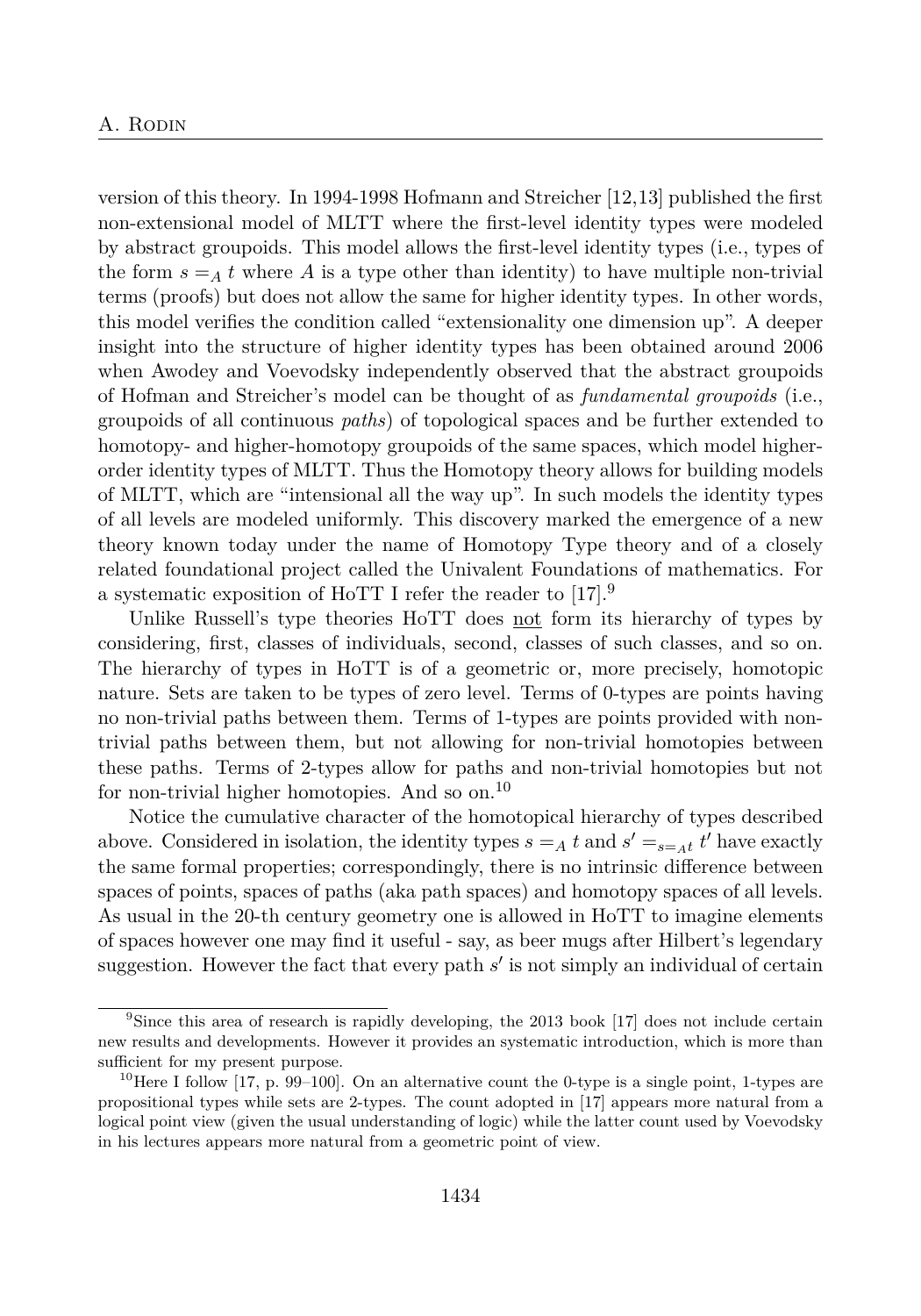sort but an object with a pair of endpoints *s, t*, allows for the two-level construction described above. Similarly one obtains *n*-level constructions by using homotopies and higher homotopies. In order to describe the resulting hierarchy more formally and more precisely we need to complement the bottom-up description used so far but a top-down one. For this end we assume from the outset that every type is a space provided with its infinite-dimensional fundamental groupoid. Then we specify the case of 0-types such that all its paths, homotopies and higher homotopies are trivial; then the case of 1-types such that all its homotopies and higher homotopies (but not paths!) are trivial, and so on.

A given *n*-type can be transformed into its underlying *m*-type with *m < n* by forgetting (or, more precisely, by trivializing) its higher-order structure of all levels *> m*. Such an operation is called in HoTT *truncation*. It will play an important role in what follows.

The logical significance and the possible epistemic function of higher identity types in MLTT are not yet well understood. The present work is an attempt of filling a part of this gap. In what follows I consider only 0- and 1-types and leave a study of higher identity types for a future work.

# **6 Is Frege's** *Venus* **example linguistic?**

Apparently Frege treats his *Venus* example as purely linguistic on equal footing with his other examples, which involve Alexander the Great, Columbus, Napoleon, Kepler dying in misery, Bucephalus and what not. Accordingly, the main result of his classical paper [5,6], namely the distinction between the sense and the reference of a given linguistic expression, belongs primarily to the philosophy of language. Frege scholarship mostly follows Frege in this respect: a linguistic leaning aka *linguistic turn* became a brand mark of the influential *Analytic* branch of the 20th century and today's philosophy. It is quite remarkable, however, that when Frege first introduces and explains the *Venus* problem he does this not only in linguistic terms:

The discovery that the rising Sun is not new every morning, but always the same, was one of the most fertile astronomical discoveries. Even today the identification of a small planet [i.e., an asteroid - *A.R.*] or a comet is not always a matter of course. [6, p. 56]

The idea that a logical analysis of ordinary language can be helpful for solving problems of object identification in science in general and in astronomy in particular is based on Frege's strong assumption according to which the identity concept is the same in all these cases, so that "it is inconceivable that various kinds of it should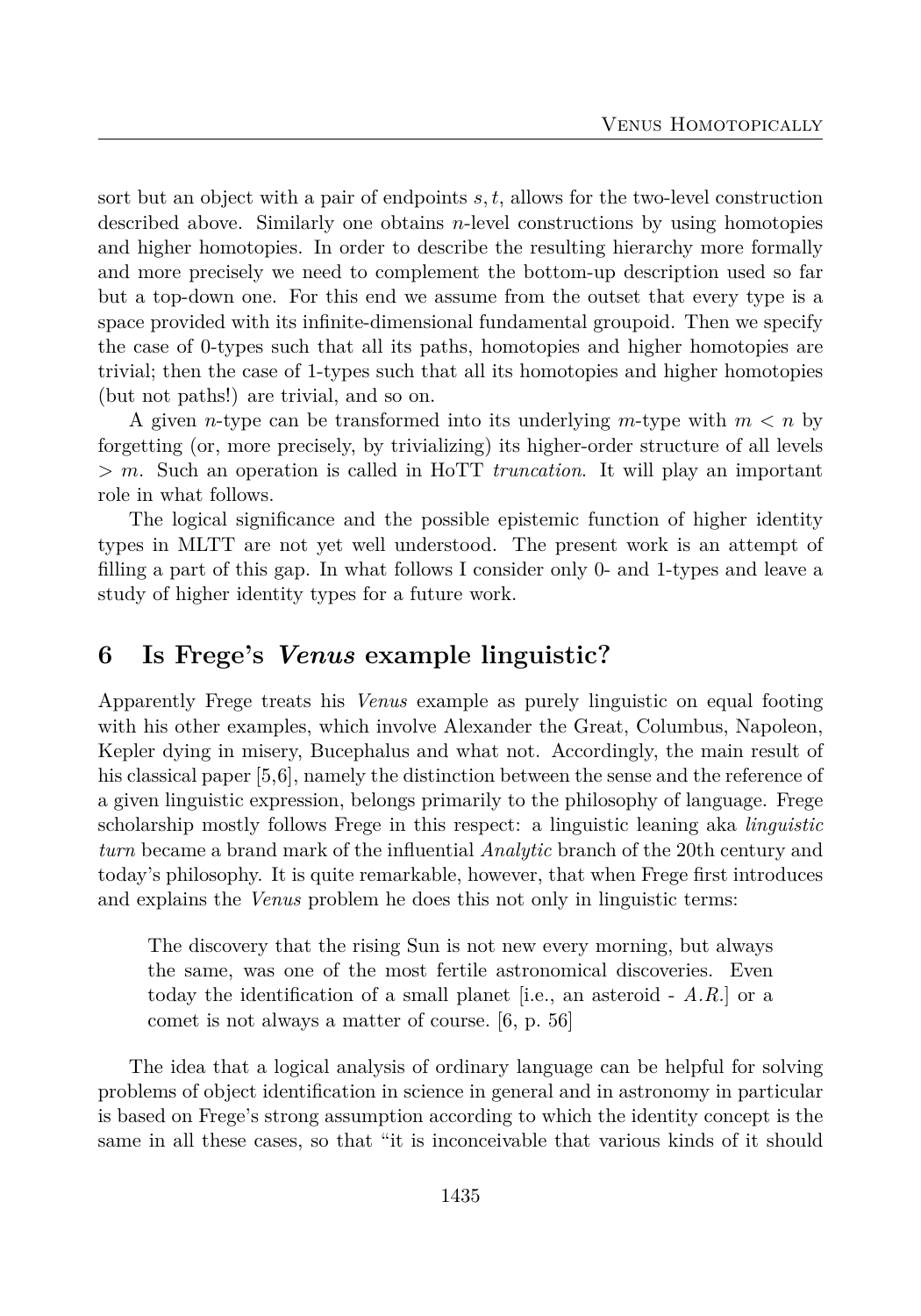occur" (see the full quote and the reference in the above Introduction). Without trying to challenge this approach on the methodological level I shall provide here an alternative analysis of the same example, which takes its physical content and, even more importantly, its related mathematical form more seriously and applies some basic elements of HoTT introduced in the previous Section. As a matter of course this reconstruction is not intended to be a piece of mathematical physics. Nevertheless it provides a novel formal approach to traditional metaphysical issues concerning the identity through time and motion, which may be possibly helpful for dealing with identity-related problems of modern physics [9, 10].

Frege's remark about the rising Sun quoted above applies both to the *Morning Star* (*MS* for short) and to the *Evening Star* (*ES*). These two putative objects are posited as invariants of certain sets of observations made in different places at different times by different people with different astronomical instruments and with the naked eye. However for the sake of the example I leave now this complex underlying structure aside and boldly assume that *MS* and *ES* are provided with some appropriate *definitions*, which allow all observers to identify these objects unambiguously. How a *proof* of identity *MS* = *ES* may look like in a realistic astronomical context? Classical Celestial Mechanics (CM), or more precisely a very basic fragment of CM that I shall call Basic Kinematic Scheme (BKS) and discuss in more detail in Section 8, provides a definite answer to this question. In order to prove that *MS* = *ES* it is necessary and sufficient to present a *continuous path* aka trajectory *p*, which connects *MS* and *ES* and thereby shows that these "two" objects are in fact one and the same. The wanted trajectory  $p$  is itself a typical physical object: it is obviously theoretically-laden, it has a canonical mathematical representation, and it is accessible for observations which allow for empirical checks of its theoretically predicted properties. Providing such a proof *p* amounts to a combination of theoretical work and observation, which is typical in astronomy and any other mature science.<sup>11</sup>

Since proof *p* has empirical contents it can not be called formal. However it has a mathematical *form*, which is expressed within HoTT straightforwardly. As we shall briefly see, this form qualifies both as logical and geometrical. The fact that in HoTT

<sup>&</sup>lt;sup>11</sup>The identity conditions of  $p$  depend on those of  $MS, ES$ , which are left here without a precise specification. If we assume that *MS* and *ES* are enduring spatial objects repeatedly appearing on the sky then we should think of  $p$  as a fragment of the planet's orbit. Alternatively (and less realistically), if we think of *MS* and *ES* as particular spatio-temporal events which occur in a particular morning and a particular evening, then we should think of *p* as a continuous process that begins with *MS* and ends with *ES*. The HoTT-based reconstruction of Frege's *Venus* example given in this Section does not depend on one's specific assumptions about space, time and motion. The idea of identification of spatial objects or spatio-temporal events via continuous paths, which makes part of BKS, is compatible with many different physical theories and many different ontologies.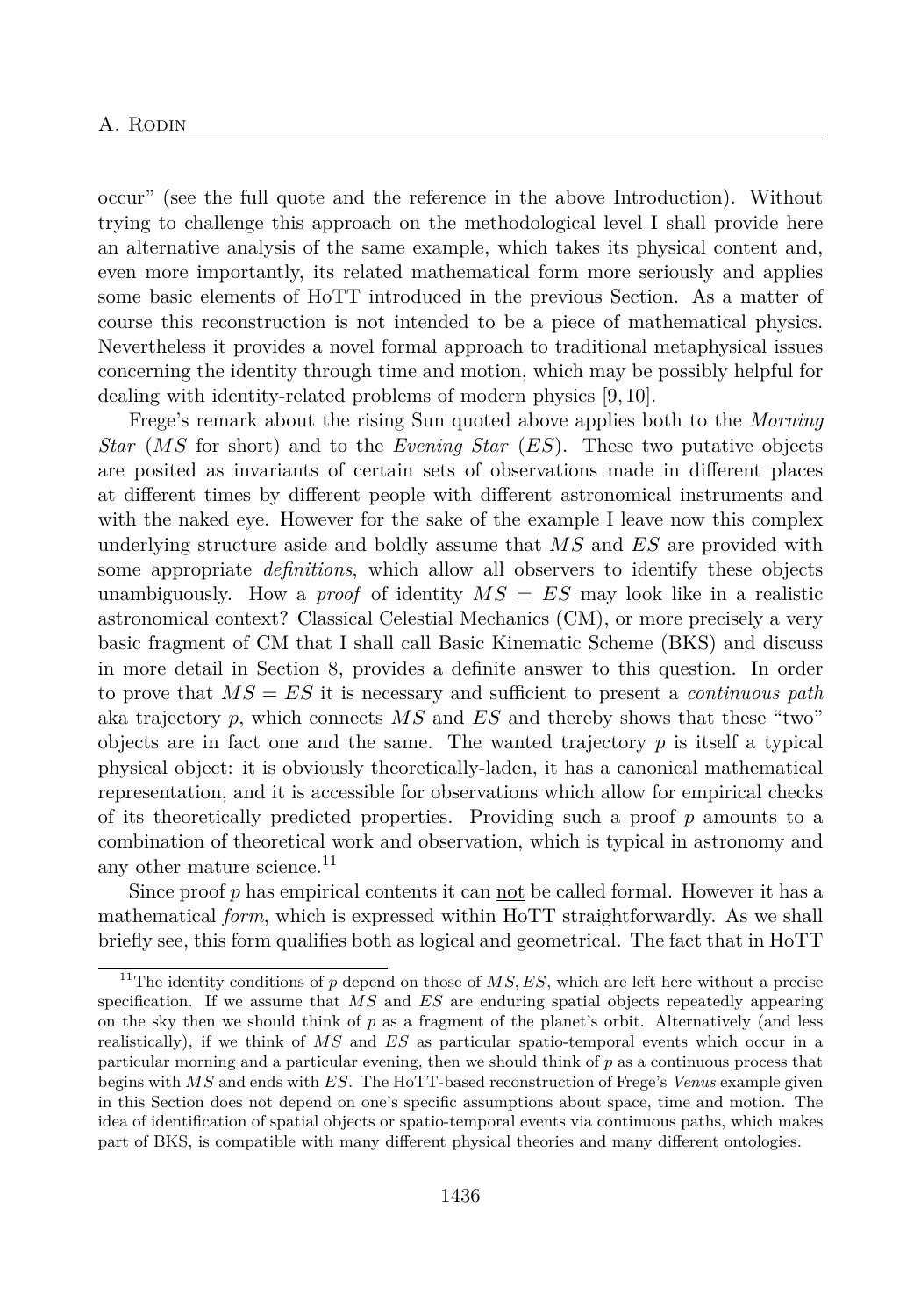

Figure 1: Morning Star and Evening Star are the same

logical and geometrical forms go together, makes HoTT quite unlike other popular formal systems such as the Classical First-Order Logic (FOL), see my [19, ch. 7, 10], for a further discussion on this general issue. Remarkably, the geometrical form of *p* provided by HoTT (namely, a path) and the standard geometrical representation of the same object provided by CM and BKS (namely, a continuous curve) turn out to be alike.<sup>12</sup>

First, we need to specify a type (which under the homotopical interpretation is thought of as a space) where *MS* and *ES* belong. Since *MS, ES* and other celestial bodies are conceived in CM as point-like objects I call the corresponding type/space *Pt* and think of it as a collection of points:

#### $MS, ES : Pt$

Then we form a new type/space  $MS =_{Pt} ES$ , which is a space of continuous paths between *MS* and *ES*. Finally, we specify a particular path *p* in this space and form a judgment:

$$
p: MS =_{Pt} ES
$$

<sup>12</sup>In the standard Homotopy theory a *path* is not simply a curve but a parameterized curve. More formally path *p* with endpoints *A, B* is a continuous map  $[0,1] \rightarrow S$  from the unit interval to space *S* where points *A, B* belong, such that  $p(0) = A$  and  $p(1) = B$ . "Paths" about which usually talk HoTT-theorists (as in [17]), cannot be straightforwardly identified with paths of the standard Homotopy theory [22]. But for our purposes the concept of path in the sense of HoTT will suffice: it combines the formalism of HoTT with a mixture of pre-theoretical spatio-temporal intuitions about paths and more elaborated geometrical intuitions (rather than precise concepts) borrowed from the standard Homotopy theory and some other branches of mathematics. By interpreting Frege's *Venus* in terms of HoTT I extend this intuitive part of HoTT with certain additional pretheoretical intuitions concerning space, time and motion. Conversely, HoTT serves me as a formal tool allowing for putting these pre-theoretical intuitions into an order.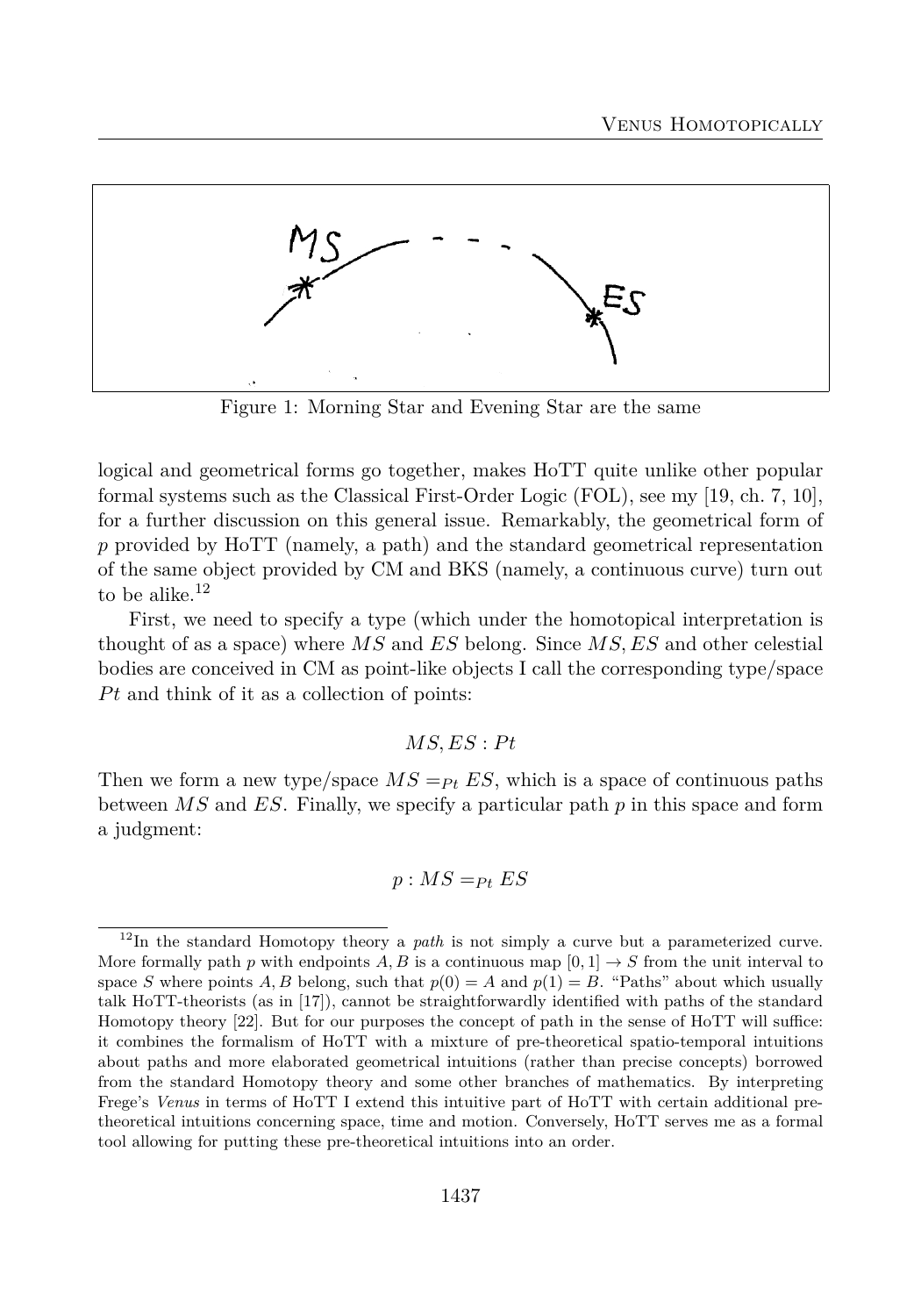that says that *MS* and *ES* are the same as evidenced by *p*. However little of HoTT's resources we use here, this reconstruction of Frege's example provides some useful lessons as we shall now see.<sup>13</sup>

# **7 Are intensions real?**

Recall Frege's question: What is the difference between the sense of proposition  $(1)$   $(MS = MS)$  and the sense of proposition  $(3)$   $(MS = ES)$ ? It appears to be in accord with Frege to assume that senses of propositions depend functionally on their corresponding proofs (even if proofs and senses are not exactly the same). Then our reconstruction of *Venus* allows for a precise mathematical answer to Frege's question: while the (unique) proof of (1) is trivial loop  $refl_{MS}$ , the proof of (3) is a non-trivial path *p*. In both cases a given proposition has a single proof. However these two proofs essentially differ not only in their intuitive "sense" but also in their geometric representation.

Let us now turn to some ontological issues. Albeit the concept of proof is epistemic *par excellence*, the HoTT-based reconstruction of *Venus* makes it clear that proofs in the standard proof-theoretic semantic of MLTT should not be necessary thought of as purely mental constructions. Thinking about such proofs as *truthmakers* opens a way to various forms of *truthmaker realism* [24]. Whether or not one takes *Venus* and/or its trajectory *p* to be real entities depends, of course, on a particular ontology that one may associate with CM or another theory supporting the relevant astronomical observations. In particular, CM allows for a 4-dimensional ontology where atomic entities are points of Classical aka *Neo-Newtonian* space-

$$
2 + 2 = 4 \tag{9}
$$

and

$$
4 = 4 \tag{10}
$$

arguably have *different* senses. However the standard Peano-style formalization of arithmetic used in HoTT treats both equalities (9) and (10) as definitional and thus doesn't allow for non-trivial proofs of (9), see [17, p. 36 ff]. At the same time, given Frege's specific view on arithmetic as a part of logic developed in his [4], it is not obvious to me that the view that (9) and (10) have one and the *same* sense is indeed untenable in a Fregean conceptual framework. Under this view (9) is a logical truth but  $MS = ES$  is a fact of the matter, so the apparent analogy between the two cases should be judged as merely linguistic and superficial. This controversial issue has no bearing on my following argument. I thank an anonymous referee for pointing to this arithmetical example.

<sup>&</sup>lt;sup>13</sup>The proposed HoTT-based reconstruction of Frege's *Venus* example may not capture some aspects of Frege's volatile notion of sense. This notion may comprise more than HoTT in its existing form is able to detect. For example, arithmetical propositions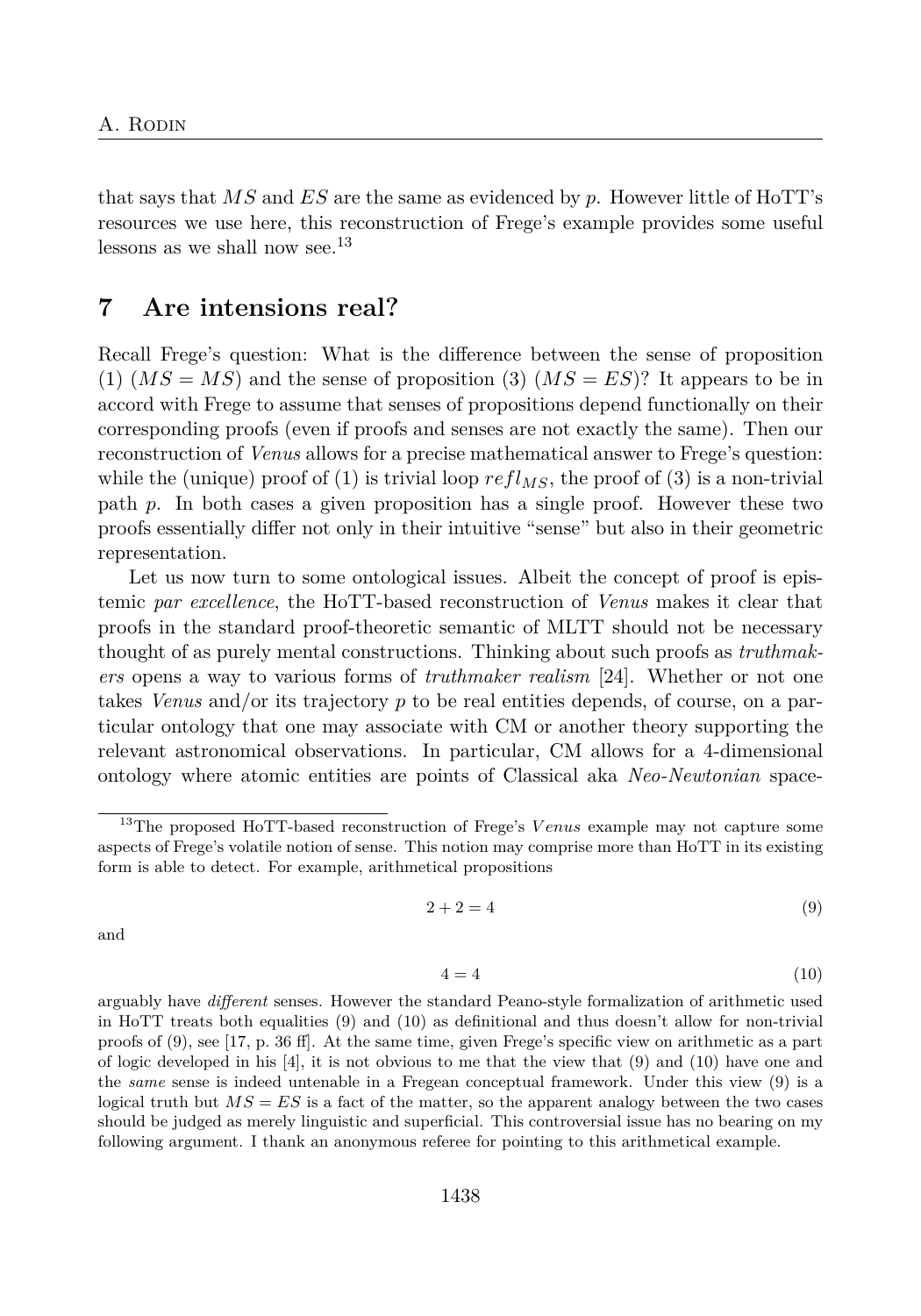time [23, p. 202 ff]. In this ontological framework *p*, seen as a world-line, qualifies as a full-fledged entity while the moving object *Venus* is its momentary slice. I shall not discuss here details of this and rival ontologies but rely on the fact that *p* of our example allows for natural realistic interpretations.

According to Frege, senses should not be thought of as psychological entities belonging to individual minds [6, p. 38–39]. However he suggests that senses wholly belong to human collective memories stored in existing natural languages. The only way in which a given sense can be possibly related to the non-human parts of our world, according to Frege's account as I understand it, is via the reference (if any) of the corresponding linguistic expression. For example English word "apple" has a sense, which belongs to this language (and arguably is shared by other natural languages) and a reference, which is a real thing that may exist independently of any linguistic and other human activities. English word "unicorn" equally has a sense but has no reference; so this particular sense is detached from any non-human reality.

The above is a rough interpretation of Frege's view but it points to a common idea about linguistic meaning, which is worth being considered here. Since Frege's concept of sense and the logical concept of *intension* are closely related (see the end of Section 2 above), the standard examples of so-called *intensional contexts* apparently provide a further linguistic support to this idea. Such examples always have to do with intentions, beliefs, knowledge and other human-related issues. So these examples square well with Frege's view according to which propositions (1) and (3) have "different cognitive values" because their senses are different - in spite of the fact that their reference (truth-value) is the same.

Our analysis of *Venus* suggests a revision of this view. Since proofs are constituents of senses (of propositions), and since these proofs admit realistic interpretations, such realistic interpretations may extend to senses. What I have in mind is not a justification of some form of Meinongian existence of unicorns but rather the view that the distinction between the sense and the reference of a given linguistic expression must be freed from all ontological commitments altogether. The idea that the reference is the only linguistic anchor that links human languages and the human cognition to non-human realities is hardly justified. Sense and reference and their logical counterparts such as intensions and extensions of concepts all make part of (various versions of) our conceptual apparatus. How this apparatus connects us, humans, to non-human realities is a question, which cannot be answered only by means of logical and conceptual analysis.

I submit that behind the view on meaning, which I purport now to criticize, is the following strong ontological assumption: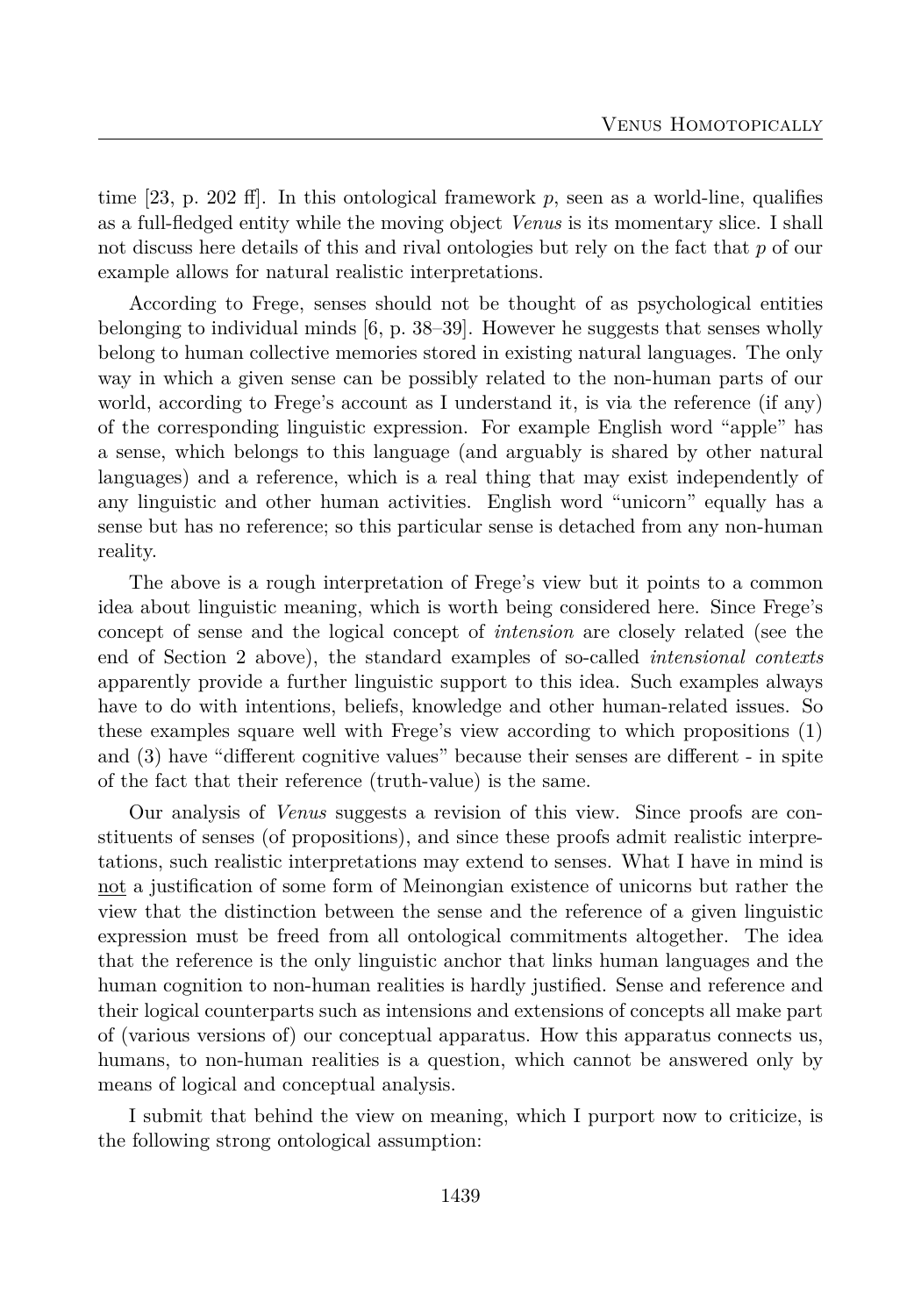#### *All real entities are individuals*. (OE)

For further references I shall call this assumption the *ontic extensionality* or OE for short. The reason why I call this assumption *extensionality* becomes clear from a homotopical reconstruction of Frege's distinction between sense and reference, which generalizes upon the above reconstruction of *Venus* as follows. *References* are pointlike individuals belonging to classes of alike individuals, which constitute *extensions* of their corresponding concepts. *Senses* are higher-order homotopical structures, which involve spaces of paths and their homotopies (including higher-order homotopies), and constitute *intensions* of the same concepts. As we have already seen, in the *extensional* version of HoTT the higher-order part of the structure is truncated. Hence the name for OE, which allows the truncated higher-order part of the structure to have an epistemic and cognitive value but includes in the ontology only its basic 0-level part.

From this point view it appears reasonable to claim that talks of apples, of unicorns, of Bucephalus and of Alexander the Great have the same logical form, so the words "apple" and "unicorn" <u>both</u> have a sense and a reference. By the reference of "unicorn" I understand here a fictional individual. Propositions about apples and unicorns may well allow for the same forms of truth-evaluation. The difference between merely fictional, legendary and real entities concerns material (contentful) rather than formal features of truth-evaluation. There is no way to distinguish between a fiction, a legend, and a historical fact on purely formal grounds.<sup>14</sup>

I can see no a priori reason for assuming that a part of the homotopic structure is more apt to represent reality than any other. For that reason I don't take OE for granted. Moreover that our reconstruction of *Venus* suggests that terms of 1 types (paths) allow for a realistic interpretation as well as terms of 0-types (points). However in the next Section we shall see that the situation is not so simple, and that BKS is compatible with OE after all.

Concluding this Section I would like to remark that OE goes along the view according to which the Classical first-order logic (FOL) should be seen and used as the basic logical tool for scientific reasoning. In this context the suggestion to drop OE and allow for higher-order entities sounds a part of an argument in favor of a higher-order system of logic with a standard class-based semantics. MLTT and

<sup>&</sup>lt;sup>14</sup>The Bucephalus example demonstrates this particularly clearly. Bucephalus is a legendary horse belonging to Alexander the Great. According to the legend Bucephalus was born the same day as Alexander and, according to a particular version of the same legend, he also died the same day as Alexander. I don't know about a verdict of today's historical science as to how much of this story (if any) is a historical fact and how much of it is a fiction. I don't believe that any advance in formal logic may help for answering this question.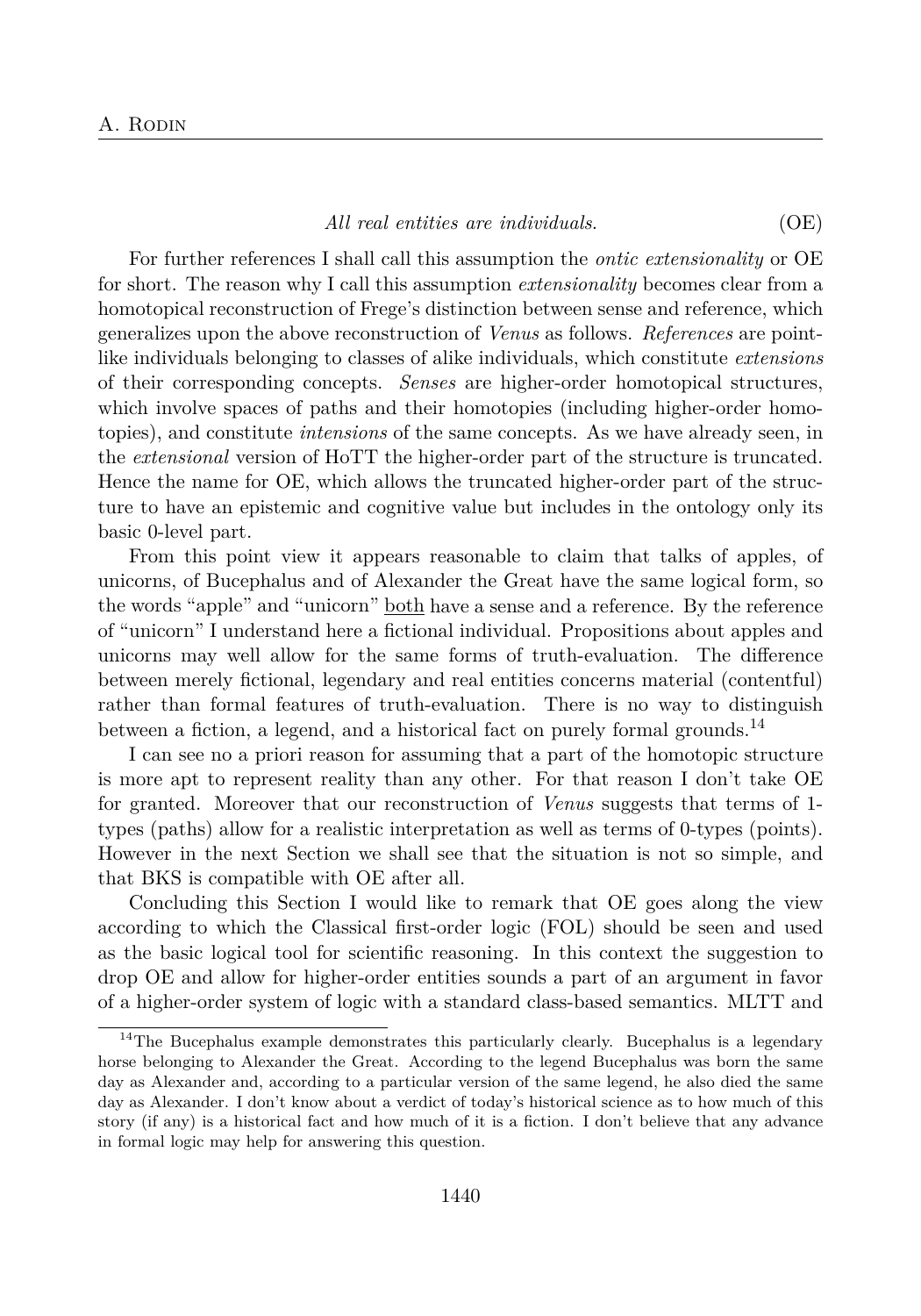HoTT indeed qualify as higher-order systems in a relevant sense but the homotopical semantic used in HoTT is not standard. In HoTT higher types are formed not by the reiteration of the powerset construction (i.e. not by considering classes of classes of *. . .* of individuals) but in the geometric way, which has been briefly explained in Section 5 above. Our homotopical reconstruction of *Venus* given in Section 6 demonstrates how the geometric semantic of HoTT helps one to use this theory as a tool for mathematical modeling *in* science, not only as a tool for a logical analysis *of* science. I believe that this dummy example points to interesting theoretical possibilities in mathematical physics. For serious attempts to use HoTT and its logical structure in physics see [20, 21].

#### **8 Basic kinematic scheme**

Here I supplement the homotopical reconstruction of *Venus* from Section 6 with a similar reconstruction of the Basic Kinematic Scheme (BKS), which captures the usual idea of moving particle. The kinematic space *K*, in which *MS* and *ES* live, allows for multiple paths (trajectories) sharing their ending points. I think about *K* not as a vehicle of moving particles but rather as a collection Pt of such particles provided with appropriate criteria of identity and an additional structure, which represents their relative motions. The motions are represented by paths between the particles as in the *Venus* example. The additional structure is that of groupoid of paths over *P t*. I do not include into *K* homotopies of paths beyond the trivial ones because such things play no role in BKS. Paths in *K* are assumed to be reversible and composable by concatenation; the composition is associative.<sup>15</sup> In terms of HoTT *K* qualifies as a 1-type; *P t* is the underlying 0-type of *K* obtained from *K* via the (0-)truncation.

Let me now briefly reproduce the above homotopical reconstruction of *Venus* in this slightly extended context. We take two points  $MS, ES$  in  $Pt$  (and hence in  $K$ ) and consider the path space  $MS = P_t ES$ . Then we find in  $MS = P_t ES$  a particular path *p*, which serves us as a proof of identity *MS* = *ES*. The extended context allows us now to notice an interesting feature of BKS, which so far remained out of the scope of our analysis. Consider the following additional principle, which I'll call the *uniqueness of actual path*:

<sup>&</sup>lt;sup>15</sup>In the usual Homotopy theory the composition of paths in a given space *S* is defined only up to homotopy; in order to define such an operation one is obliged to provide an appropriate homotopy aka reparameterization by hand. Since in HoTT homotopy types are primitive objects this issue is treated a bit differently. We stipulate an abstract groupoid *K* without assuming any ambient space *S* in advance, and then see how much of BKS can be recovered in this way. This approach allows us to describe the composition of paths in *K* as concatenation without mentioning homotopies.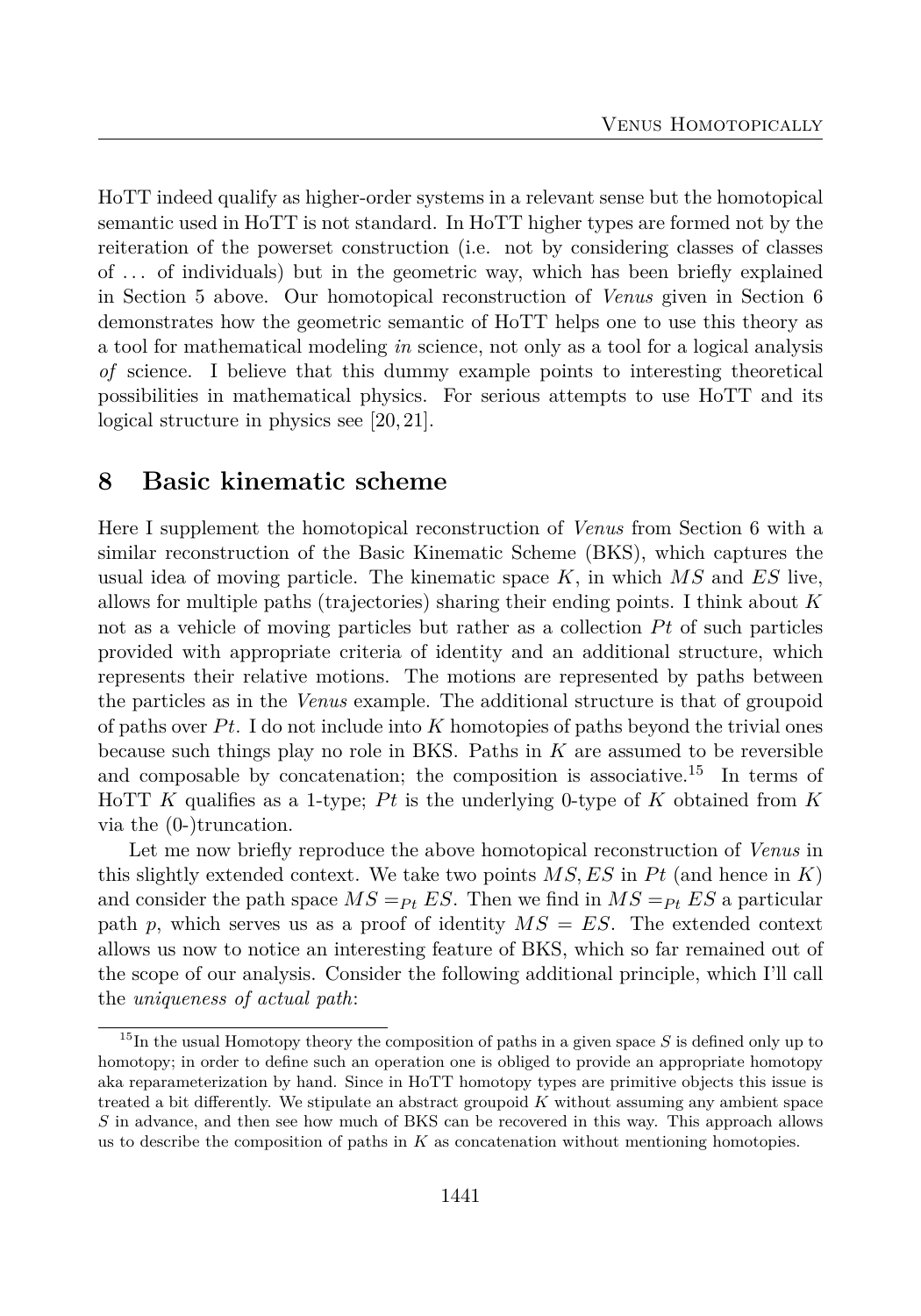

Figure 2: Multiple Paths of Venus

There is at most one path between any two given points. (UAP)

Prima facie *Venus* does not verify this principle. Indeed, *Venus*'s orbit, which is a topological circle, admits two different paths *p, q* between *MS* and *ES* and further, via composition, two non-trivial loops *qp* and *pq* for *MS* and *ES* correspondingly:

The above picture represents *MS* and *ES* as apparently different but in fact the same body, which moves along its circular orbit. But neither this picture nor *K* construed as above reflects the usual idea that one and the same particle cannot follow two different paths *simultaneously*. This is not particularly surprising since *time* did not feature in our construction of *K* so far. I am not going now to fill this gap by providing *K* with an explicit representation of time. Instead, let us consider a model of UAP in the given framework. UAP can be satisfied if we think of *MS* as "*Venus* at time *t*1" and of *ES* as "*Venus* at (later) time *t*2". Then during the time period  $\Delta = [t_1, t_2]$  *Venus* follows a unique path *p*, which can be described as a segment of '*Venus*'s *worldline* in an appropriate spacetime.<sup>16</sup> This shows that we may use UAP for accounting for a time-related feature of BSK without introducing time explicitly. It is quite remarkable because UAP involves only very basic concepts of HoTT and has a purely formal character; it can be itself easily expressed in HoTT.

If we now add a natural assumption that the propositional identity is an equivalence (which excludes "split" or "branching" identities) then UAP reduces possible forms of *K* to a trivial spaghetti-like form. In this case each particular connected component or "noodle" of *K* can be called a *worldline* of its corresponding particle (point). Since every noodle is contractible into a point, in this case  $K$  and  $Pt$  are

<sup>&</sup>lt;sup>16</sup>Since we are talking about the Classical Mechanics but not about the Relativistic Mechanics, the relevant notion of spacetime is that of the *Neo-Newtonian* spacetime, see [23, p. 202 ff].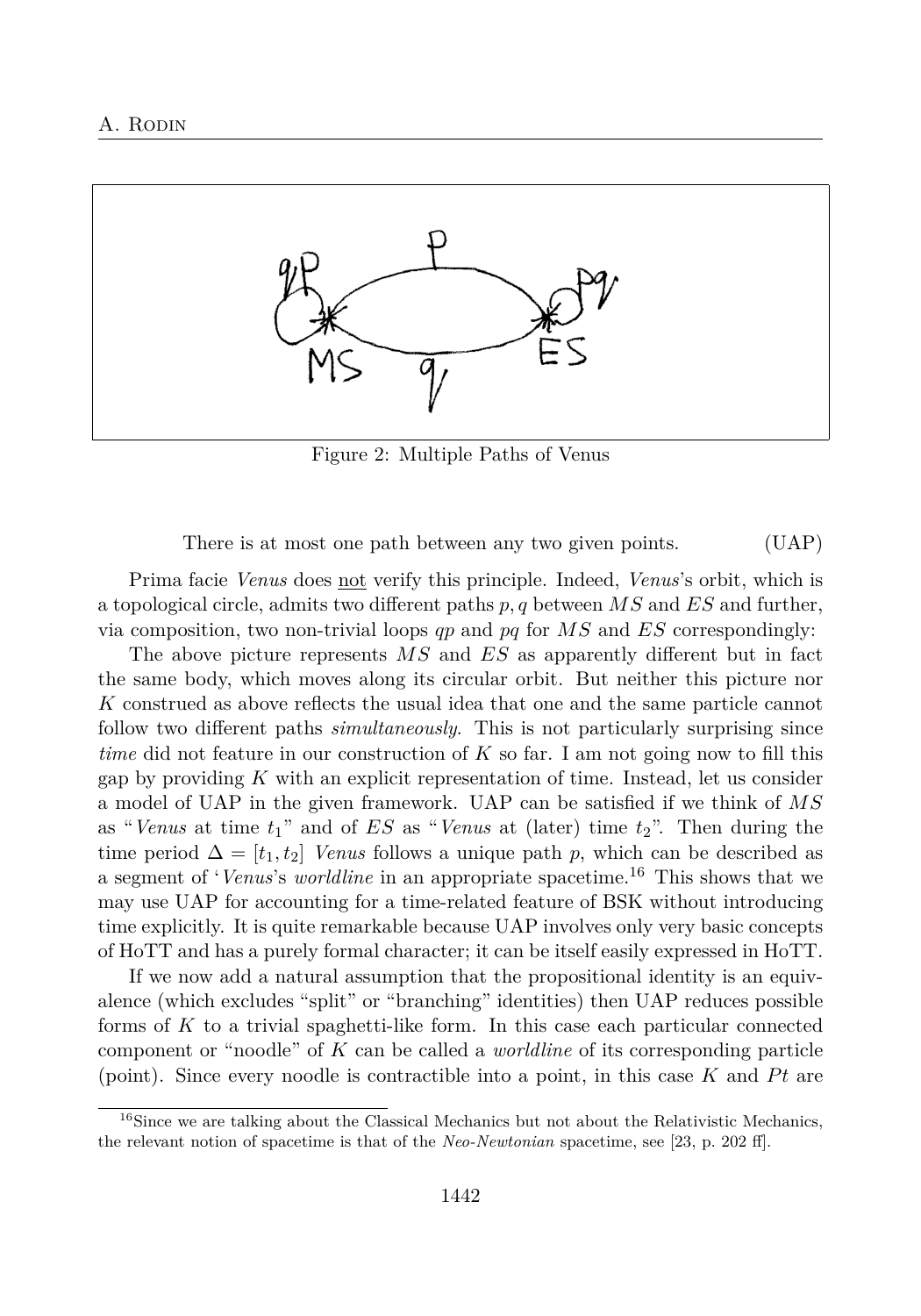

Figure 3: Quantum Paths

homotopically equivalent. They represent the same 0-level homotopy type  $K \simeq Pt$ making redundant the very distinction between them. However the distinction between K and Pt becomes useful again when one distinguishes between *actual* and *possible* paths. Indeed, it is plausible to assume that given actual path *p* with endpoints *MS, ES* BKS allows for other possible paths with the same endpoints. In other words, BKS allow bodies to follow trajectories, which differ from their actual trajectories. Now we can think of *K* as groupoid of possible paths where UAP does not hold and distinguish its subgroupoid *A* ⊂ *K* which comprises only actual paths and for which UAP holds. In this case 0-truncation  $K \to Pt \simeq A$  becomes non-trivial and represents a *realization* of certain possible paths.

The above analysis of BKS appears to be an appropriate starting point for building a Quantum counterpart of this conceptual scheme. From the homotopical point of view there is nothing impossible or unnatural in the idea that a given particle may follow multiple trajectories simultaneously as this is assumed in the Feynman path integral formulation of Quantum Mechanics:

In the present conceptual framework one may rather inquire into the nature of UAP. What is behind the traditional notion according to which the *actual* trajectory of a given particle during its lifetime is necessary unique?

In order to provide a tentative answer let us return to the issue discussed in the last Section. The above analysis of BKS apparently provides an additional evidence in favor of ontic extensionality (OE). The intensional groupoid structure of *K* represents *possible* trajectories of particles. But since in the real world each particle has its unique worldline the groupoid *K* is reduced (truncated) to the extensional set  $A \simeq Pt$ . Conversely, OE in the given context implies UAP. However OE is compatible with BKS only if one understands the modal property of being *possible*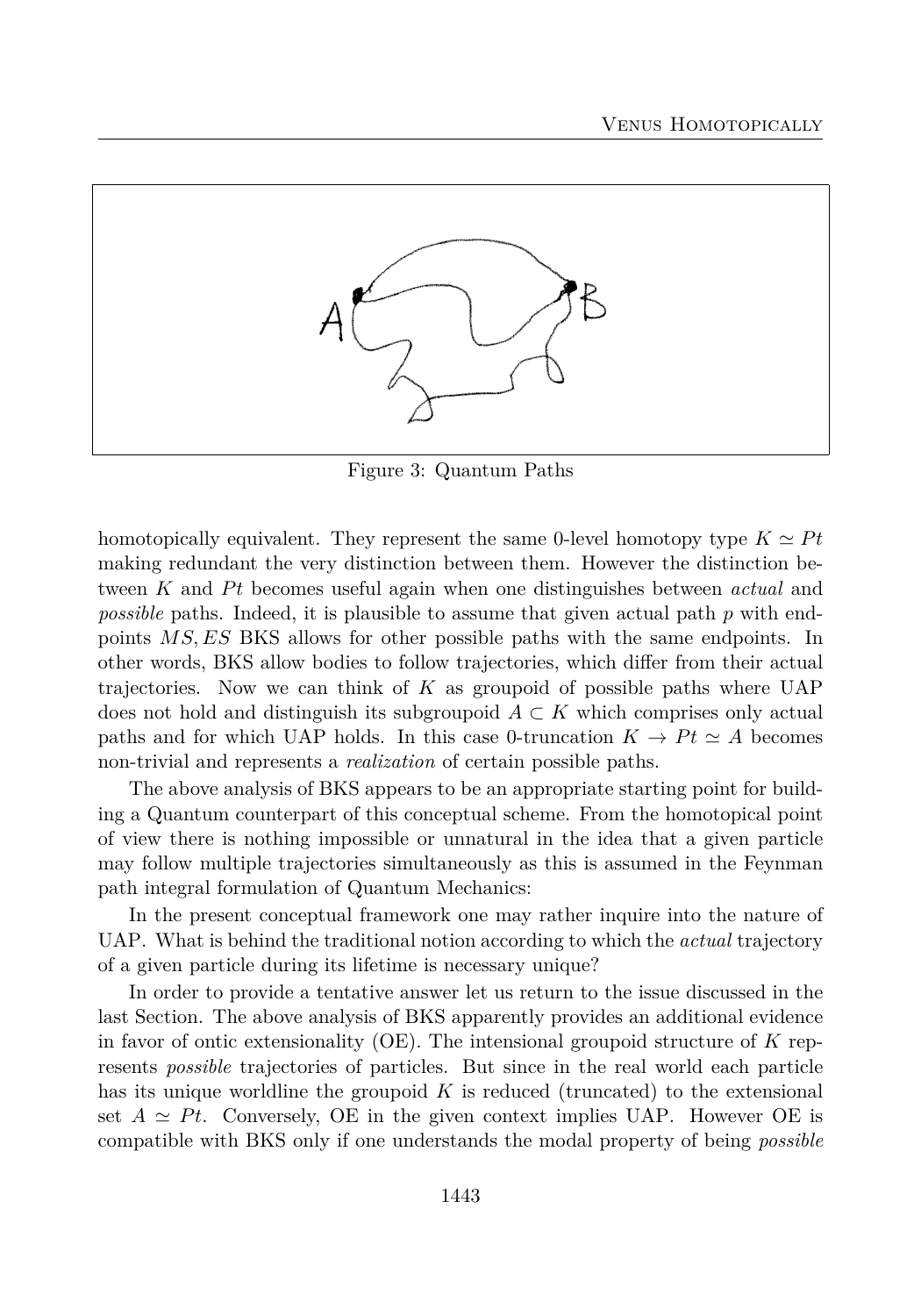(for paths) in purely epistemic terms - say, as a lack of knowledge about the actual trajectories. Alternatively, one may think about possible paths in *K* as physically real. This latter view violates OE but it is not wholly unreasonable. Quantum Mechanics where UAP does not apply, provides additional reasons for taking it seriously. I stop here and leave an attempt to develop a HoTT-based theory of identity for Quantum Mechanics for a different occasion.

## **References**

- [1] D. J. Chalmers. On Sense and Intension. *(J. Tomberlin, ed.) Philosophical Perspectives 16: Language and Mind: Blackwell*, pages 135–182, 2002.
- [2] H. Deutsch. Relative Identity (entry in Stanford Encyclopedia of Philosophy). Retrieved September 29, 2016, from https://plato.stanford.edu/entries/ identity-relative/, 2002.
- [3] G. Frege. *Begriffsschrift: eine der arithmetischen nachgebildete Formelsprache des reinen Denkens*. Halle, 1879.
- [4] G. Frege. *Die Grundlagen der Arithmetik*. Verlag von W. Koebner, Breslau, 1884.
- [5] G. Frege. Über Sinn und Bedeutung. *Zeitschrift für Philosophie und philosophische Kritik*, 100:25–50, 1892.
- [6] G. Frege. *On Sense and Reference in: Translations from the Philosophical Writings of Gottlob Frege, ed. by Geach and M. Black*, pages 56–78. Oxford: Basil Blackwell, 1952.
- [7] G. Frege. *Grundgesetze der Arithmetik*. Hildesheim Olms, 1962.
- [8] G. Frege. *The Basic Laws of Arithmetic. Exposition of the System / Translated and edited, with an introduction, by M. Furth*. California Press, 1964.
- [9] S. French. Quantum Physics and the Identity of Indiscernibles. *British Journal of the Philosophy of Science*, 39:233–246, 1988.
- [10] S. French and D. Krause. *Identity in Physics: A Historical, Philosophical, and Formal Analysis*. Oxford University Press, 2006.
- [11] P. T. Geach. *Logic Matters*. Basil Blackwell, 1972.
- [12] M. Hofmann and T. Streicher. A Groupoid Model Refutes Uniqueness of Identity Proofs. *Proceedings of the 9th Symposium on Logic in Computer Science (LICS), Paris*, 1994.
- [13] M. Hofmann and T. Streicher. The Groupoid Interpretation of Type Theory. *G. Sambin and J. Smith (eds.), Twenty-Five Years of Constructive Type Theory, Oxford University Press*, pages 83–111, 1998.
- [14] K. C. Klement. *Frege and the Logic of Sense and Reference*. Routledge, 2002.
- [15] P. Martin-Löf. *Intuitionistic Type Theory (Notes by Giovanni Sambin of a series of lectures given in Padua, June 1980)*. Napoli: BIBLIOPOLIS, 1984.
- [16] F. J. Pelletier. Did Frege Believe Frege's Principle? *Journal of Logic, Language, and Information*, 10:87–114, 2001.